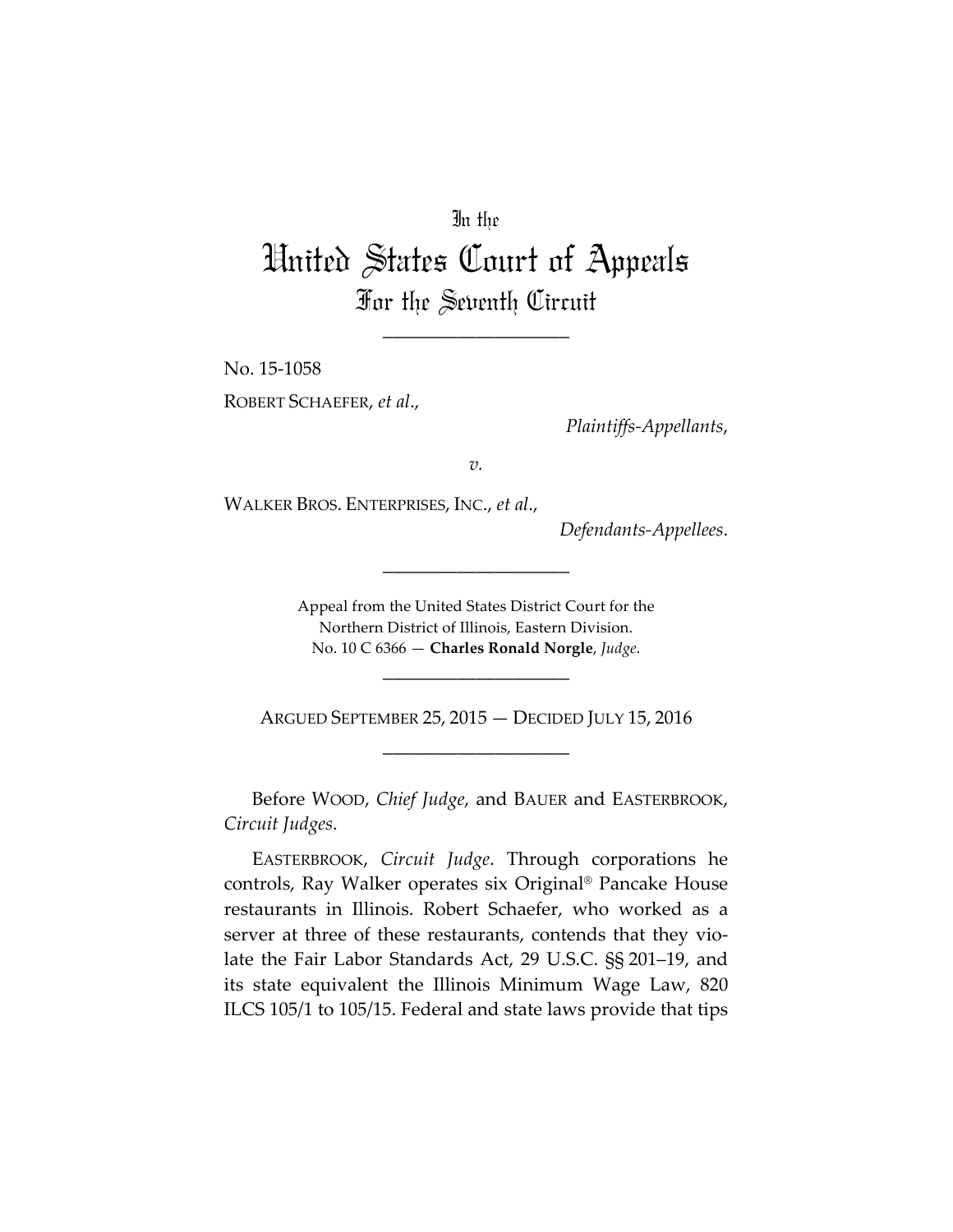count toward the minimum wage and permit employers to pay less in the expectation that tips will make up the difference. Both statutes require some cash payment from the employer, however, no matter how much a worker receives in tips. In Illinois the employer must pay at least 60% of the normal minimum wage. 820 ILCS 105/4(c). This is called the tip-credit rate in both state and federal nomenclature. Because the Illinois floor is higher than the federal minimum set by 29 U.S.C. §203(m)(1), the restaurants paid all servers the Illinois rate.

The district court certified this suit as a class action on behalf of the approximately 500 servers who worked in the restaurants within the period of limitations. The class seeks recovery under Illinois law. Suits under the Fair Labor Standards Act cannot proceed as class actions. Instead they are opt-in representative actions. 29 U.S.C. §216(b) ("No employee shall be a party plaintiff to any such action unless he gives his consent in writing to become such a party and such consent is filed in the court in which such action is brought."). Twenty-four members of the state-law class agreed to be plaintiffs in the federal-law action; of these, 13 accepted offers of judgment, leaving 11 in addition to Schaefer. For convenience, we use Schaefer's name to designate both the class members and the federal-law plaintiffs.

Schaefer contends that, until May 2011, the restaurants failed to give servers the information that §203(m) requires as a condition of paying a tip-credit wage. (In May 2011 the restaurants started using a brochure designed by the Department of Labor to implement a regulation that took effect that month. 29 C.F.R. §531.59(b). Schaefer concedes that this notice is adequate.) This claim is based exclusively on feder-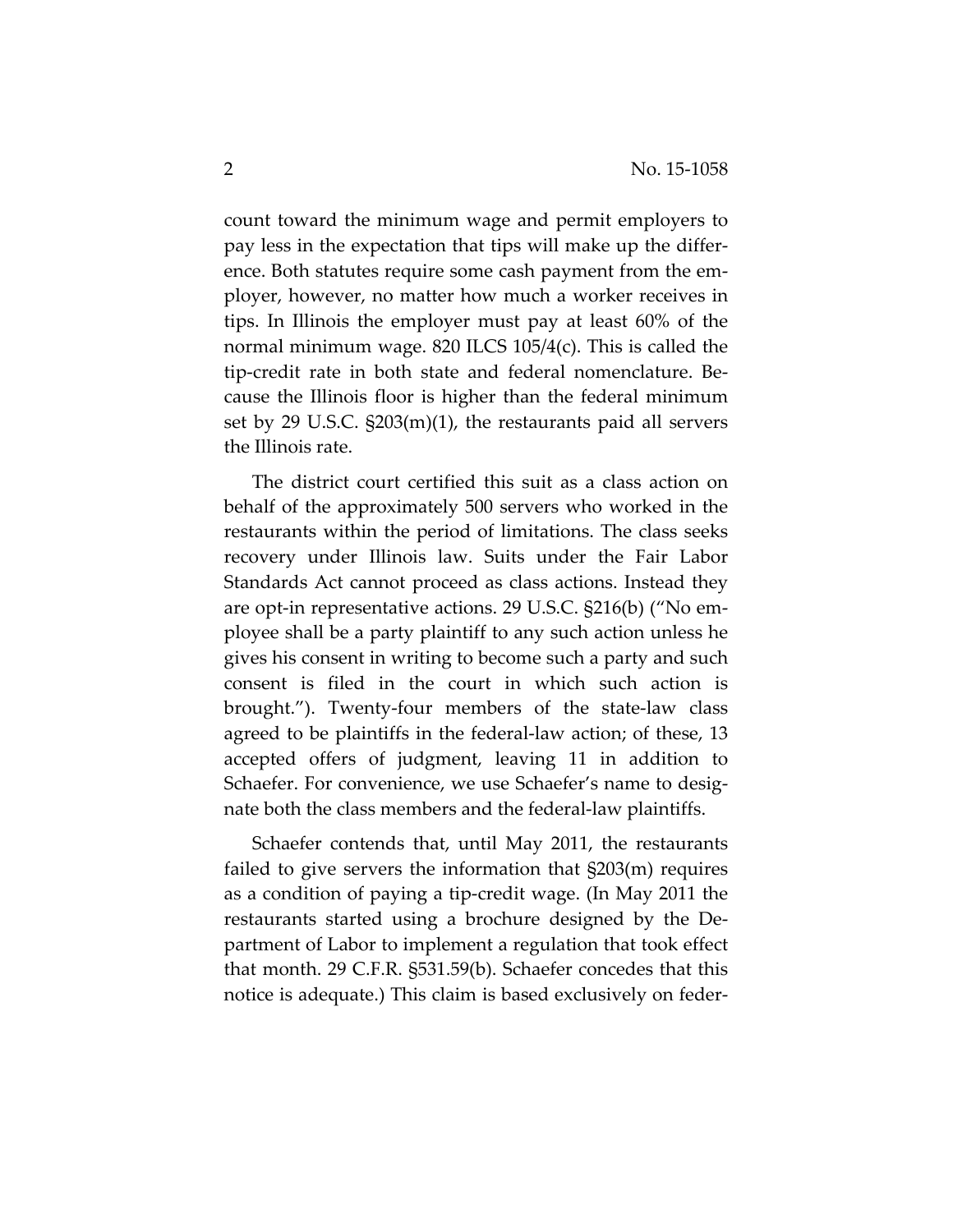al law and is limited to Schaefer plus the 11 who opted in. Schaefer's other claim affects all servers. He contends that servers at the restaurants spent some of their time doing non-tipped duties such as slicing mushrooms and tidying up their service areas, and that the restaurants had to pay the full minimum wage for the time that the class members spent on the non-tipped work. This contention rests on both state and federal law, but Schaefer relies exclusively on federal regulations and precedents, which both sides have assumed are equally applicable under Illinois law. Like the district court, we shall do likewise. The district court granted summary judgment to the restaurants. 2014 U.S. Dist. LEXIS 177157 (N.D. Ill. Dec. 17, 2014).

We start with the dual-jobs claim, which applies to all of the servers. Task lists posted at the restaurants, and affidavits from some of the servers, show that they were assigned to a variety of tasks in addition to taking customers' orders and delivering food. They were required to wash and cut strawberries, mushrooms, and lemons; prepare applesauce and jams by mixing them with other ingredients; prepare jellies, salsas, and blueberry compote for use; restock bread bins and replenish dispensers of milk, whipped cream, syrup, hot chocolate, and straws; fill ice buckets; brew tea and coffee; wipe toasters and tables; wipe down burners and woodwork; and dust picture frames. Servers would rotate among these tasks; some servers apparently never performed some of these tasks. Different servers estimated that these duties took between 10 and 45 minutes daily, depending on which tasks were assigned on a given day and the server's experience and aptitude with them.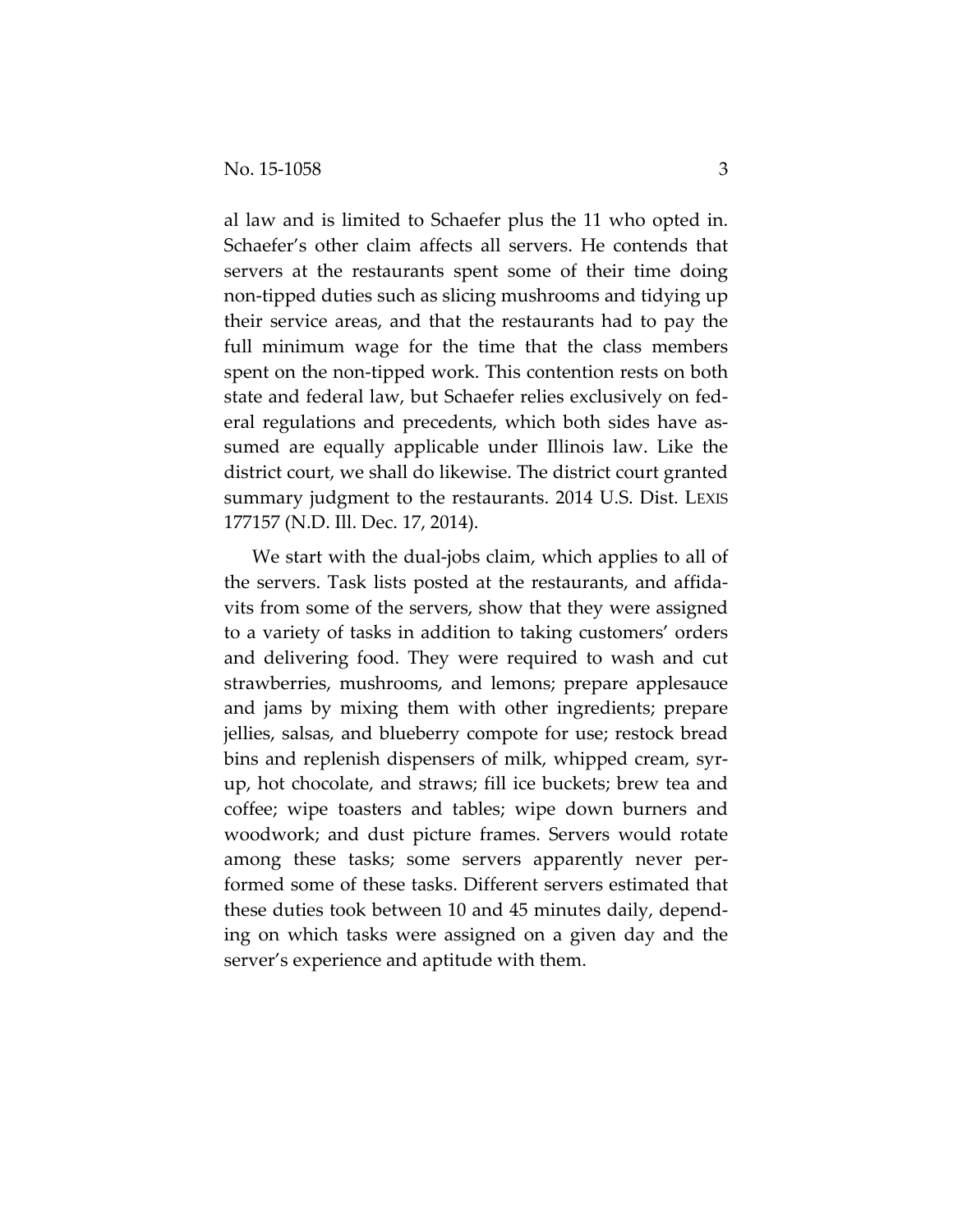The Department of Labor has a regulation, 29 C.F.R. §531.56(e), that distinguishes between dual jobs and "related duties" that may be performed by a tipped employee without requiring the employer to pay the full cash wage. This regulation reads:

In some situations an employee is employed in a dual job, as for example, where a maintenance man in a hotel also serves as a waiter. In such a situation the employee, if he customarily and regularly receives at least \$30 a month in tips for his work as a waiter, is a tipped employee only with respect to his employment as a waiter. He is employed in two occupations, and no tip credit can be taken for his hours of employment in his occupation of maintenance man. Such a situation is distinguishable from that of a waitress who spends part of her time cleaning and setting tables, toasting bread, making coffee and occasionally washing dishes or glasses. It is likewise distinguishable from the counterman who also prepares his own short orders or who, as part of a group of countermen, takes a turn as a short order cook for the group. Such related duties in an occupation that is a tipped occupation need not by themselves be directed toward producing tips.

The restaurants contend that the duties assigned to its servers all are similar to "cleaning and setting tables, toasting bread, making coffee and occasionally washing dishes or glasses" and therefore are "related duties" rather than indicators of a dual job. The restaurants also rely on §30d00(e) of the Department's Field Operations Handbook, which says:

Reg 531.56(e) permits the taking of the tip credit for time spent in duties related to the tipped occupation, even though such duties are not by themselves directed toward producing tips (i.e. maintenance and preparatory or closing activities). For example a waiter/waitress, who spends some time cleaning and setting tables, making coffee, and occasionally washing dishes or glasses may continue to be engaged in a tipped occupation even though these duties are not tip producing, provided such duties are in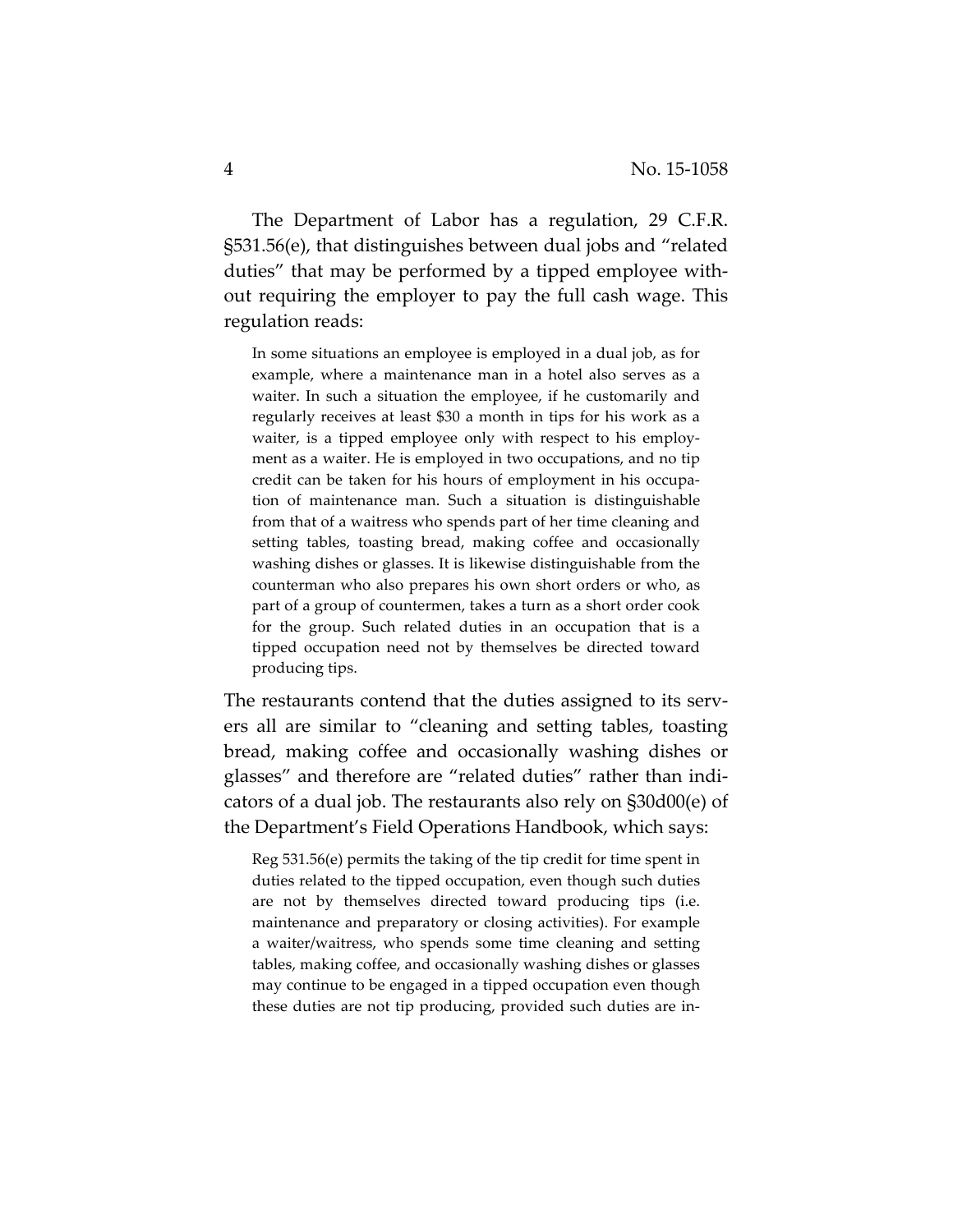cidental to the regular duties of the server (waiter/waitress) and are generally assigned to the servers. However, where the facts indicate that specific employees are routinely assigned to maintenance, or that tipped employees spend a substantial amount of time (in excess of 20 percent) performing general preparation work or maintenance, no tip credit may be taken for the time spent in such duties.

Schaefer does not contest the validity of the regulation and treats the Handbook as entitled to deference under *Auer v. Robbins*, 519 U.S. 452 (1997). See *Fast v. Applebee's International, Inc*., 638 F.3d 872, 877–79 (8th Cir. 2011) (applying *Auer* to §30d00(e)). The estimates in discovery of 10 to 45 minutes a day for non-tipped activities all come well under 20% of an 8-hour shift. (Ten minutes is 2% and 45 minutes is 9.4%.) Still, Schaefer contends that none of the servers' duties qualifies as "related" to tipped work.

That position is untenable. The restaurants' servers engaged in making coffee, cleaning tables, and several other activities that the regulation or handbook give as examples of duties that may be performed by persons paid at the tipcredit rate. Other duties performed at the restaurants, such as ensuring that hot cocoa is ready to serve and that strawberries are spread on the waffles, are of the same general kind. In *Fast* the Eighth Circuit concluded that cutting fruit and cleaning blenders are related to a server's tipped tasks though the restaurant lost in *Fast* because non-tipped duties took more than 20% of the employees' time. That some of our plaintiffs' tasks may be performed by untipped staff at other restaurants does not make them unrelated as a matter of law. To see this think of dish removal (clearing tables), which the regulation gives as an example of a related activity. At some restaurants busboys remove dishes after diners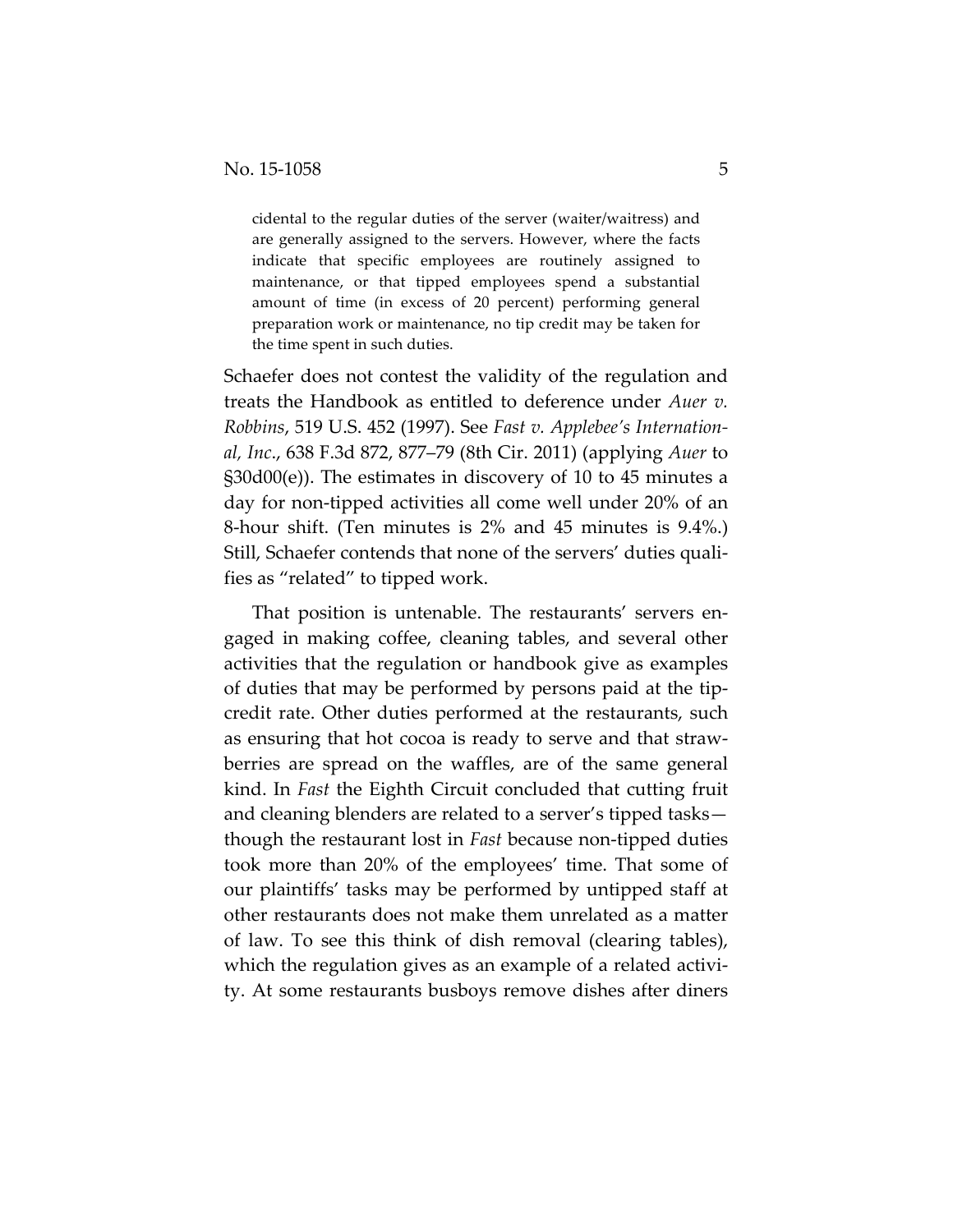have finished, while at others the servers perform this chore. So it is not helpful to ask, as Schaefer proposes, whether cooks or busboys or janitors do one or another task at other restaurants; the right question is whether the tasks are "related" or "incidental" to tipped duties under the regulation and handbook.

The most problematic duties at these restaurants are wiping down burners and woodwork and dusting picture frames. These do not seem closely related to tipped duties though the fact that the regulation gives "cleaning and setting tables … and occasionally washing dishes or glasses" as examples of related duties means that cleanup tasks cannot be categorically excluded. We need not decide what to make of wiping the woodwork or dusting picture frames, because in the district court Schaefer aggregated all of the duties. For all this record shows, the time servers spend dusting picture frames is negligible. The Supreme Court told us in *Sandifer v. United States Steel Corp*., 134 S. Ct. 870, 880 (2014), that the Fair Labor Standards Act does not "convert federal judges into time-study professionals" and require every minute to be accounted for. *Sandifer* holds that, when the "vast majority" of employees' time qualifies for a particular treatment under the Act, that treatment can be applied to the entire period. *Id*. at 881. Given the flexibility of words such as "related" and the 20% cap for un-tipped duties, and given how much less than 20% of working time these servers spent on un-tipped duties at these restaurants, the possibility that a few minutes a day were devoted to keeping the restaurant tidy does not require the restaurants to pay the normal minimum wage rather than the tip-credit rate for those minutes.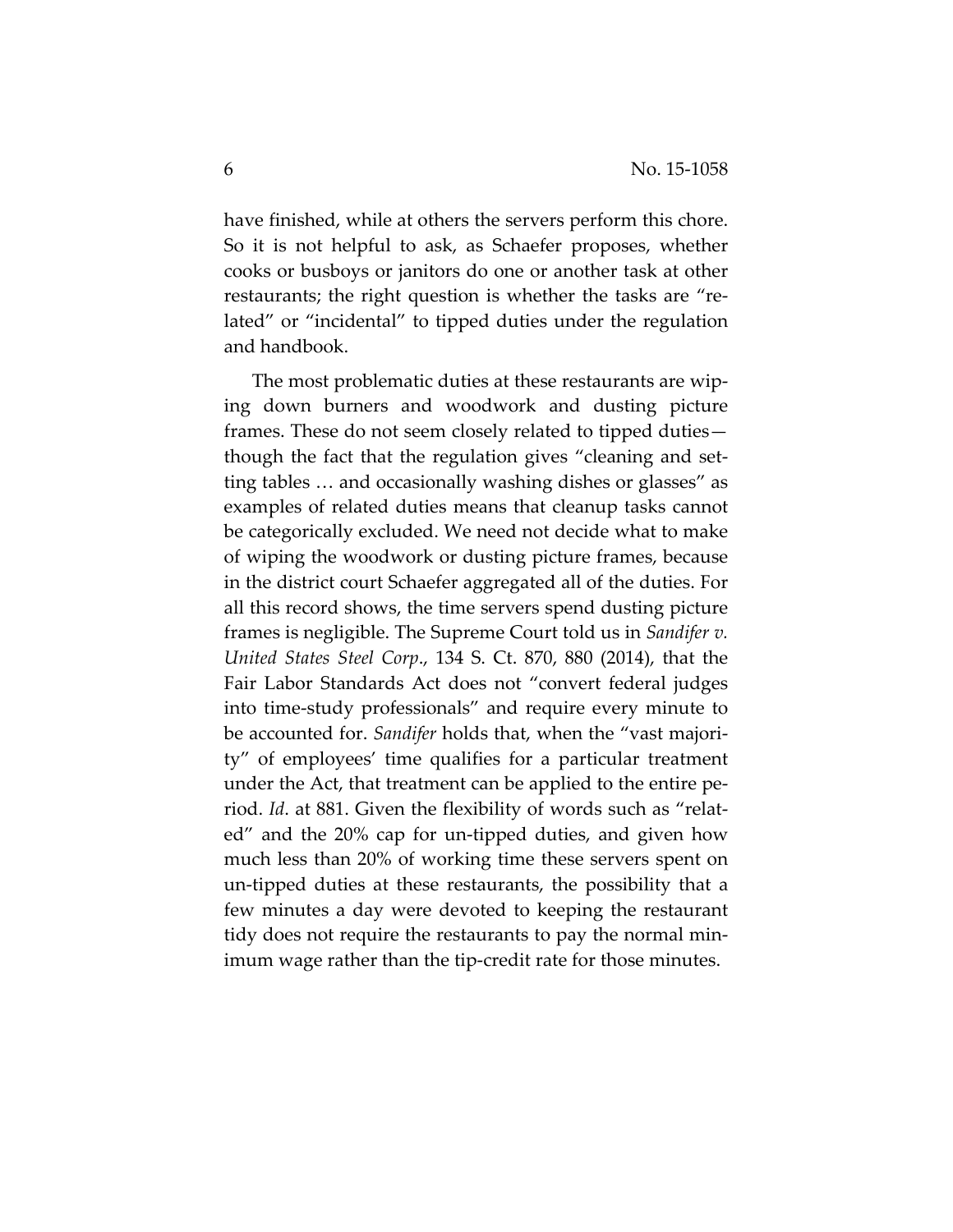Now we turn to the question that is pertinent to the 12 plaintiffs under the Fair Labor Standards Act: whether the restaurants told their servers of the rules governing tipcredit wages. Here is the pertinent language of §203(m):

In determining the wage an employer is required to pay a tipped employee, the amount paid such employee by the employee's employer shall be an amount equal to—

(1) the cash wage paid such employee which for purposes of such determination shall be not less than the cash wage required to be paid such an employee on August 20, 1996; and

(2) an additional amount on account of the tips received by such employee which amount is equal to the difference between the wage specified in paragraph (1) and the wage in effect under section 206(a)(1) of this title.

The additional amount on account of tips may not exceed the value of the tips actually received by an employee. The preceding 2 sentences shall not apply with respect to any tipped employee unless such employee has been informed by the employer of the provisions of this subsection, and all tips received by such employee have been retained by the employee, except that this subsection shall not be construed to prohibit the pooling of tips among employees who customarily and regularly receive tips.

The trailing paragraph says that employers may not reduce the cash wages of tipped employees unless each "employee has been informed by the employer of the provisions of this subsection" and the employees keep all tips they receive (unless tips are pooled among employees).

Schaefer reads §203(m) to require the employer to tell each tipped worker five things: (1) the cash wage the employee will receive; (2) the difference between this payment and the minimum wage (that is, how much tip credit the employer is claiming); (3) that the worker is entitled to the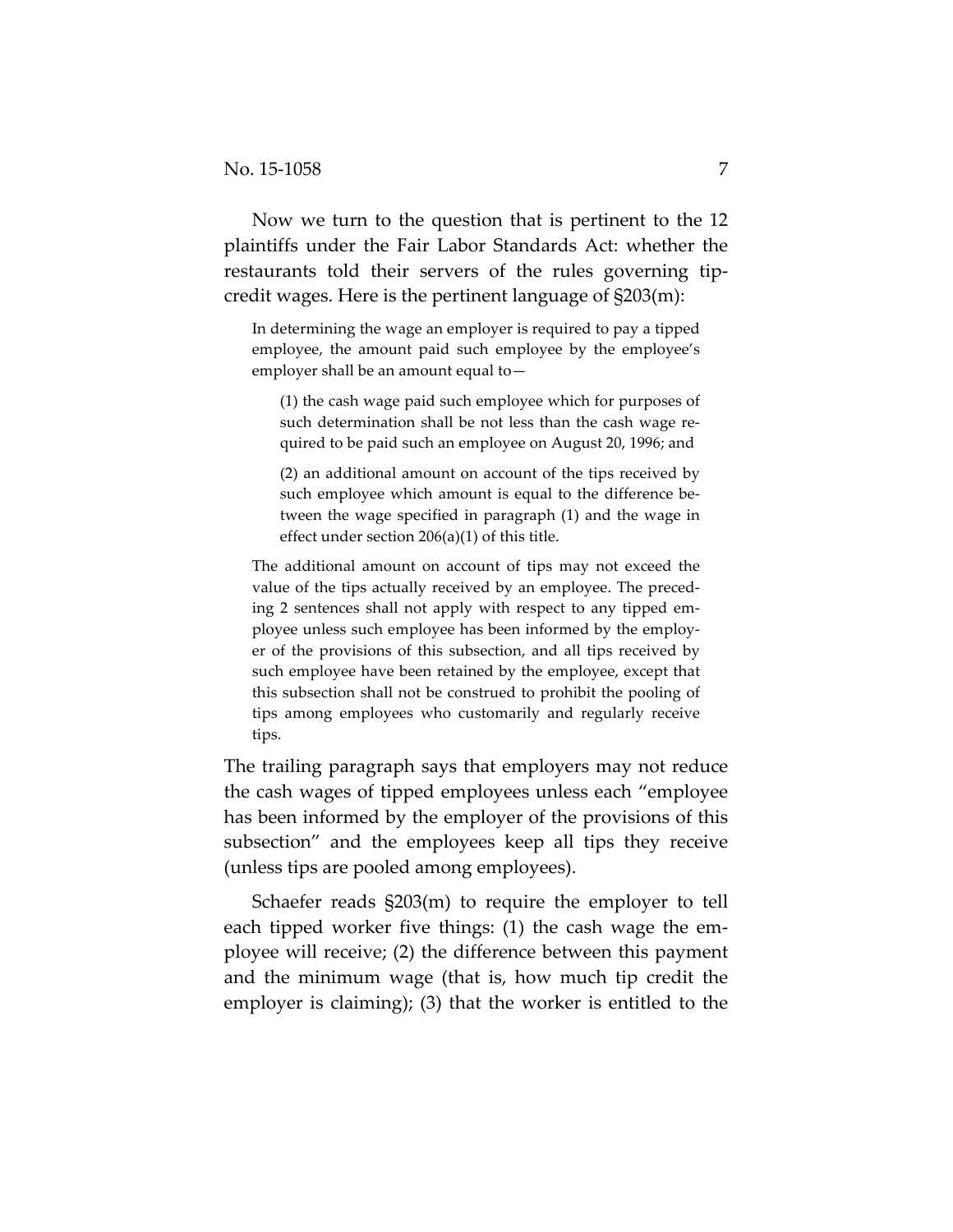full minimum wage through a combination of the cash wage plus tips (in other words, that if tips are less than the tip credit, the employer must make up the difference); (4) that the worker is entitled to keep all tips received (unless tips are pooled among the staff); and (5) that the tip credit cannot be taken in the absence of the first four notices. Since May 2011 the restaurants have told their servers all five of these things, using language provided by the Department of Labor and required by a regulation that took effect that month. 29 C.F.R. §531.59(b). But it is not clear from the statute alone (which governs events before May 2011) that all five pieces of information are required.

Take No. 5—notice that the employer can't take a tip credit without providing the first four pieces of information. If the employer *does* tell the worker the first four things, then it can take the tip credit; the fifth does not add anything to the worker's fund of knowledge (unless the worker is studying to be a lawyer and planning to represent tipped employees at other establishments).

And consider No. 4—notice that the worker is entitled to keep all tips received, unless a pooling arrangement is in effect. This appears in the statute *after* the requirement that workers be "informed" of the subsection's provisions. The structure of the statutory language is that workers be informed of the rules *and* that they keep non-pooled tips. That's a strange way to require workers to be informed *that* they keep all tips. Trying to explain "keep unless pooling" would breed questions such as "how does pooling work?" and "what's a valid pooling arrangement?" If a given employer does not have a pooling arrangement, as the restaurants in this case did not, it is kinder to the employee to pass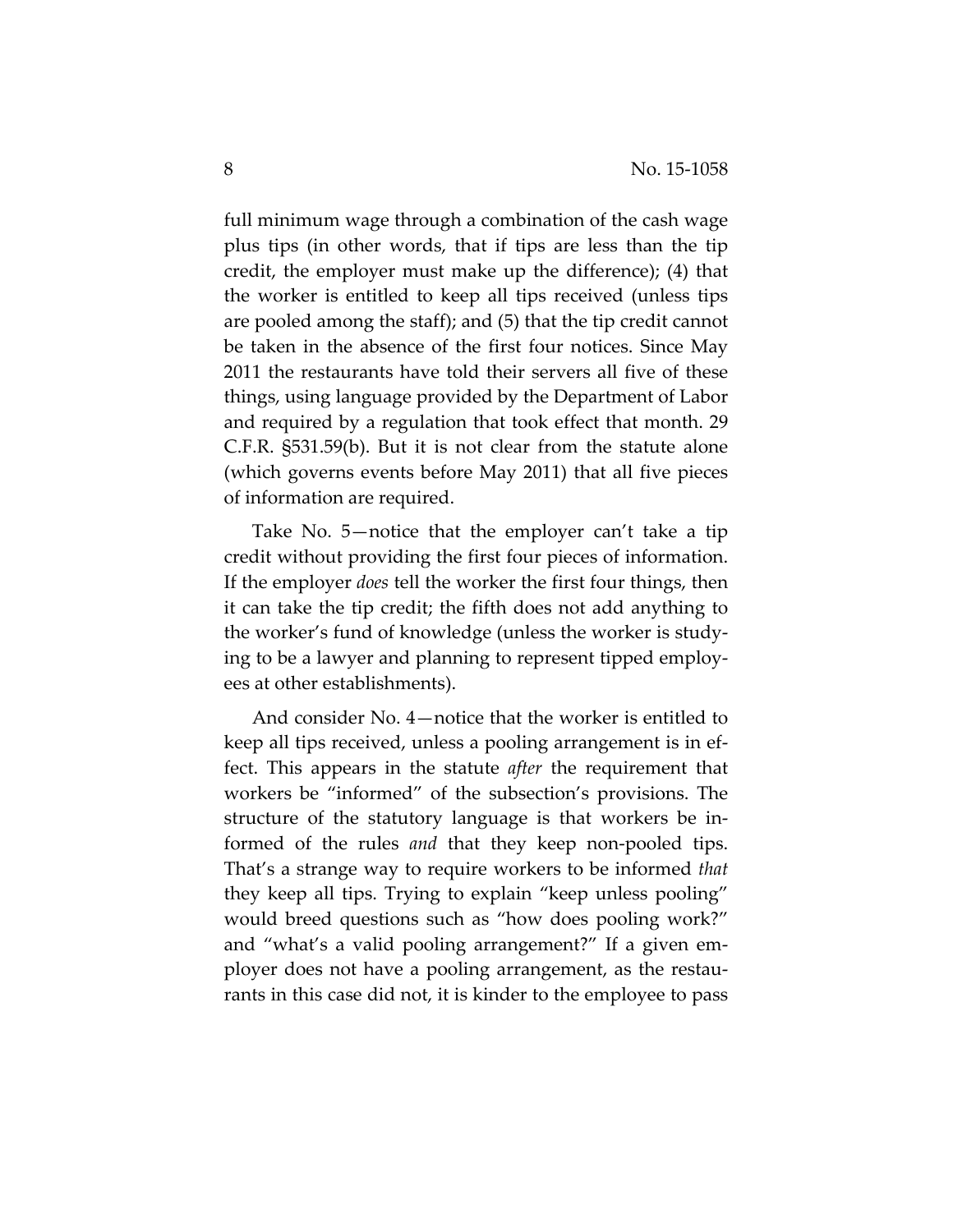the subject in silence. As the Sixth Circuit has remarked, the word "informed" differs from the word "explained": workers are entitled to knowledge about the tip-credit program but not to a comprehensive explanation. *Kilgore v. Outback Steakhouse of Florida, Inc*., 160 F.3d 294, 298 (6th Cir. 1998).

Schaefer tells us that the restaurants could and should have complied with §203(m) by providing each worker with a copy of the statute. That's not a sensible way to "inform" non-lawyers about how the tip-credit program works. The statute is hard to parse, even for someone with a legal education, given its opaque structure and its use of the minimum wage from 1996. An employer ought to boil it down and tell workers directly what matters to them.

Three things are apt to matter most to employees at establishments such as these defendants: (a) in anticipation of tips the employer will pay less than the minimum wage; (b) how much the cash wage will fall short of the current minimum wage; and (c) if tips plus the cash wage do not at least match the current minimum wage, the employer must make up the difference. We think that a person told these things has been adequately "informed" for the purpose of the statute, during the time before the Department of Labor elaborated by regulation.

When Schaefer was hired, the restaurant gave him a document that explained uniforms and tipping. Its language included: "Tip Credit. I understand that a portion of the wages I receive are from tips. The Company can apply a credit to the minimum wage to include those tips as wages. The tip credit in Illinois is 40% of minimum wage." The restaurants' handbook for employees provided an example: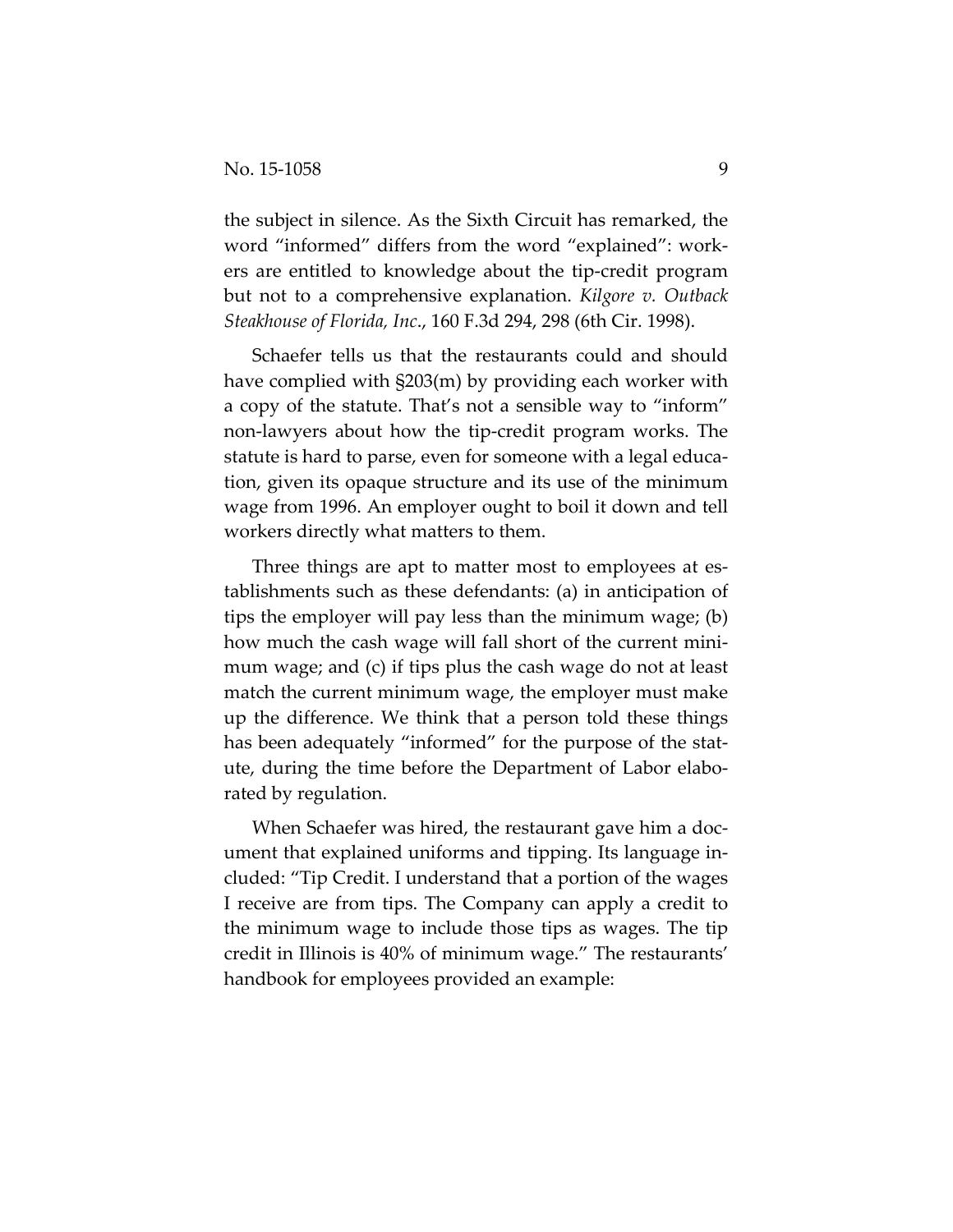| Minimum wage      | \$5.15     |
|-------------------|------------|
| <b>Tip Credit</b> | $-$ \$2.06 |
| Hourly rate       | \$3.09     |

Schaefer received this handbook when he started work in November 2005. The handbook ignored the federal rules, which depend on the minimum wage as of 1996. Worse: the minimum wage in Illinois in 2005 was \$6.50 an hour, not \$5.15, so the example was wrong about how much the restaurant would claim in tip credit. (For a \$6.50 hourly minimum wage, the employee gets a cash payment of at least \$3.90 per hour and the tip credit cannot exceed \$2.60 per hour.) And neither the text nor the example told Schaefer that, if he did not receive enough in hourly tips to equal or exceed the credit the employer was taking, then the restaurant had to make up the difference. Illinois does not require that piece of information, but federal law does.

The restaurants contend that it is enough that workers know that they will receive less than the minimum wage, in anticipation of tips. Schaefer admitted that he understood that the cash wage had been reduced for this reason. But the handout and the handbook collectively did not contain a vital piece of information required by federal law.

These restaurants did furnish that information separately, however. Federal law requires employers to put posters about minimum-wage rules in areas that employees frequent during the workday. Each restaurant put up at least one poster with this information:

Employers of "tipped employees" must pay a cash wage of at least \$2.13 per hour if they claim a tip credit against their minimum wage obligation. If an employee's tips combined with the employee's cash wage of at least \$2.13 per hour do not equal the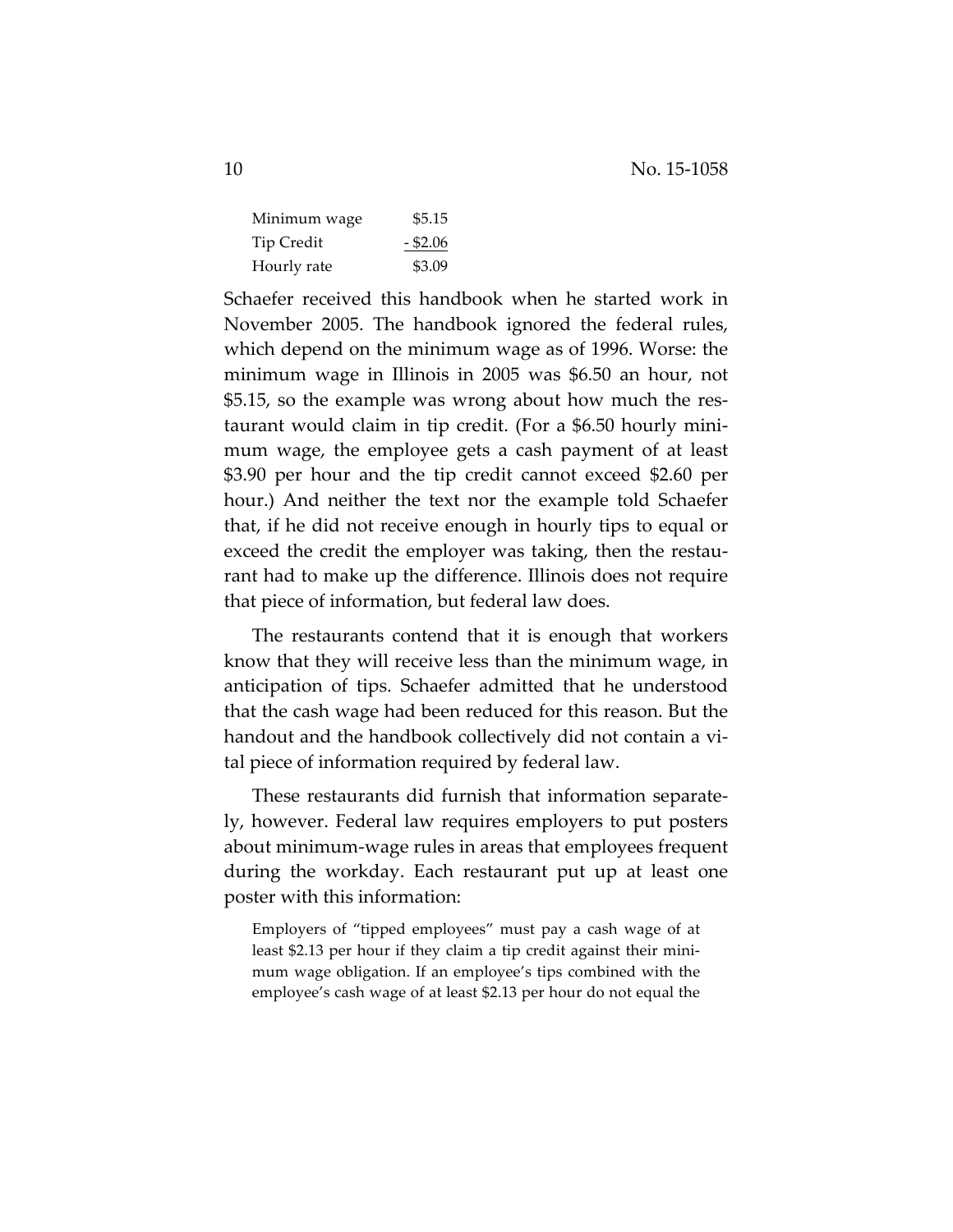minimum hourly wage, the employer must make up the difference. Certain other conditions also must be met.

Schaefer contends that these posters, despite saying in easyto-understand language that the employer must top up the cash wage if tips do not cover the credit, do not meet the restaurants' statutory obligation because they are not employee-specific. That is, they explain the rules for tip-credit wages (a separate part of the poster states the minimum wage that cash plus tips must equal or exceed) but do not tell any given employee whether a tip credit has been deducted from that employee's wages. But if the employee has been told separately—by the handout, the handbook, and the pay stub—that a tip credit is being deducted, then the essential information has been supplied. The posters are addressed to all of the establishment's workers, some tipped and some not tipped. They have to be general, while the rest of the information comes from what the employer conveyed directly to the tipped workers.

Schaefer does not contend that he or any of the 11 opt-in plaintiffs failed to put two and two together and understand that the cash wage was below the minimum and that the employer must pay more if the cash wage plus tips did not reach the minimum wage. It certainly would have been preferable for the restaurants to put all of the information in one place, as they started to do in May 2011, and provide accurate numerical examples, but §203(m) does not say that all of the information must be in a single document. The handout plus the handbook plus the poster collectively supplied the information required by federal law, and the handbook's error in stating the Illinois minimum wage is not dispositive given that the cash wage promised (\$3.09) and paid (\$3.60)